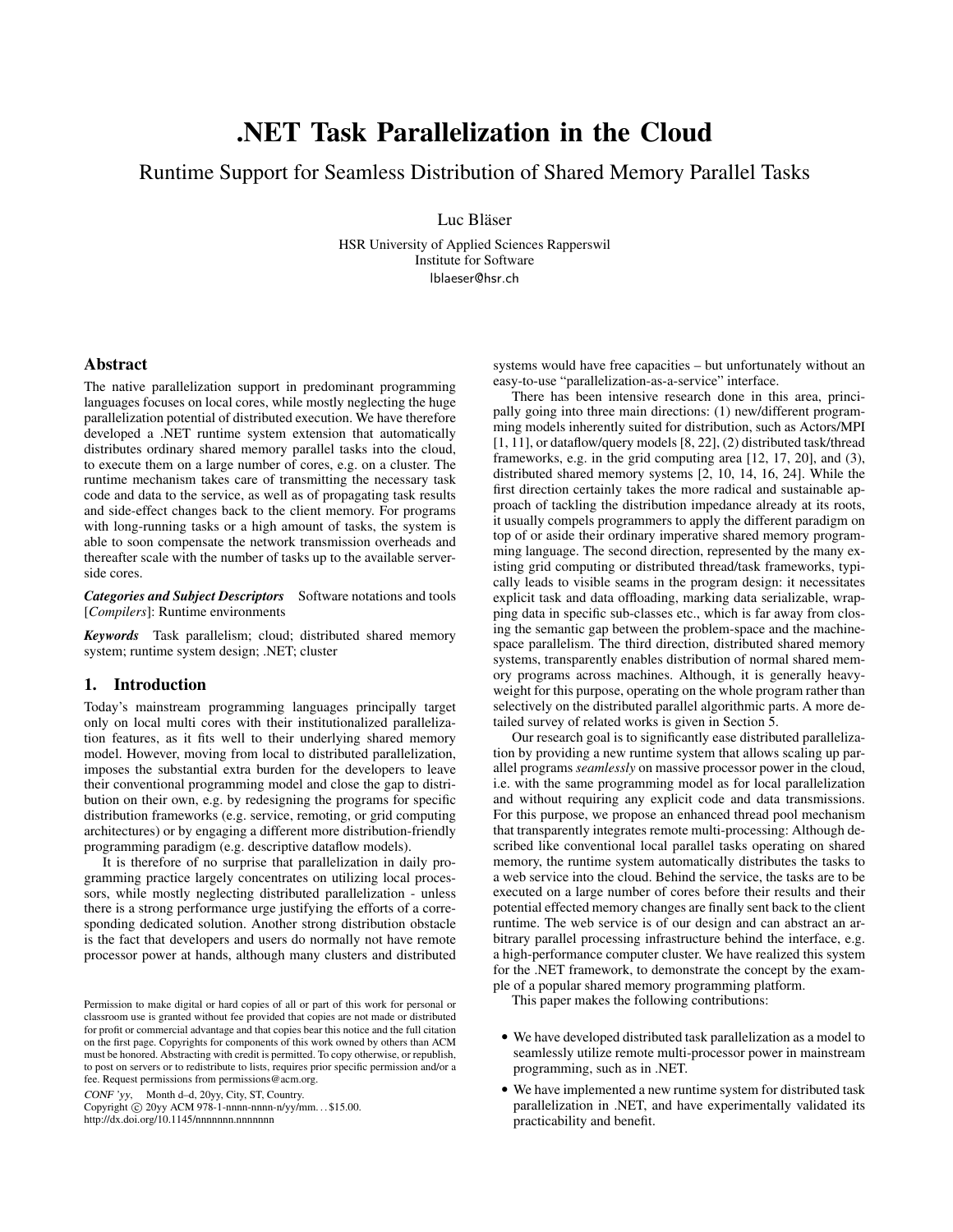

Figure 1. Distributed parallel tasks factorizing numbers.

The remainder of this paper is structured as follows: Section 2 describes the programming model of distributed parallel tasks. Section 3 explains the design and implementation of the runtime system. Section 4 presents performance and scalability results. Section 5 compares distributed task parallelization to related work. Section 6 finally draws a conclusion of this work.

# 2. Programming Model

Cloud task parallelization encourages programmers to implement and start distributed parallel tasks that can be dispatched and executed on remote processors.

#### 2.1 Distributed Tasks

In our system, which is based on .NET, distributed tasks can be programmed like conventional local thread pool tasks offered by the .NET task parallel library [15]. A distributed task is implemented as an ordinary .NET delegate<sup>1</sup> or lambda<sup>2</sup>. In principle, working with distributed tasks remains analogous to using local parallel tasks, i.e. they can be instantiated, started, and joined. Certain restrictions apply for distributed tasks: Inner synchronization and calls to IO are for example forbidden. A detailed explanation of restrictions is provided in subsequent sections.

Figure 1 shows a code example for factorizing a set of numbers in parallel, each number being factorized as a separate distributed task. No extra compilation step is involved here; adding a reference to the library of our cloud task parallelization is sufficient for the runtime mechanism. The code sample looks very similar to the local task parallelization, as depicted in Figure 2. The URL and access authorization code need to be specified in advance for the remote task parallelization service, before a set of tasks can be started. Accessing task results blocks as long as the corresponding task is not terminated, where task faults are propagated as exceptions. We deliberately did not unify the local and distributed task class because we would like to encourage explicit combined starts of multiple distributed tasks for reducing network roundtrips, whereas the existing local task class promotes starting one-by-one.

For increased convenience, distributed tasks can also be applied in the form of data parallelism (Figure 3), by using parallel invocations or parallel loops. As for a parallel loop, each loop step starts a distributed task that executes the body and is joined again at the loop end.

```
var taskList = new List<Task<long>>(); 
foreach (var number in inputs) { 
   var task = Task.Factory.StartNew( 
      () => Factorize(number) 
   ); 
   taskList.Add(task); 
} 
foreach (var task in taskList) { 
   Console.WriteLine(task.Result); 
}
```
Figure 2. Analogous solution with local parallel tasks.

distribution.ParallelFor(0, inputs.Length, (i) => { outputs[i] = Factorize(inputs[i]); });

Figure 3. Distributed data parallelism.

Alike local tasks, distributed tasks are allowed to also perform side-effect changes on disjoint memory locations in shared memory, as also illustrated in Figure 3. The modifications in the array outputs of the example become automatically visible after task completion. For this purpose, the runtime system collects sideeffect changes of tasks at the server side and propagates them back to the client-side memory. The system detects certain data races, as described in the next section.

### 2.2 Task Isolation

Distributed tasks are required to be independent of all other active tasks and threads, i.e. read-only accesses on shared variables and arbitrary accesses on non-shared variables are allowed. The granularity of variable accesses is per field or array element. Notably, this does not constitute a strong limitation because for local task code, synchronization in task execution is usually also avoided for highest possible performance. This applies for both synchronization primitives and memory model atomicity/visibility. The demanded task isolation eases the distribution significantly, since it excludes information flow between active distributed tasks, as well as, between active distributed tasks and the remaining program code. Our system detects certain violations of task isolation, namely when tasks employ synchronization, or when write-write conflicts happen due to data races. Read-write conflicts are not detected though: The reading task will not see the change of another concurrent task. In contrast, data races in local concurrency are not detected at all, meaning that our system provides somewhat more runtime guards.

## 2.3 Security Concerns

The runtime system prevents distributed tasks from directly or indirectly executing IO operations, system calls, reflection or unsafe/unmanaged .NET code. IO and system calls are not allowed because we do not delegate these calls back to the client, such that they would otherwise become effective on the remote machines. If reflection and unmanaged code would not be forbidden, programmers could accidentally or intentionally inspect or modify arbitrary program state or corrupt memory safety at the remote side.

## **Runtime System**

The system for distributed task parallelization consists of three components: a client runtime library, the cloud processing web service, and a server runtime library.

## 3.1 Processing Roundtrip

The processing of distributed tasks involves the following steps, as illustrated in Figure 4: (1) The potentially executed program

<sup>&</sup>lt;sup>1</sup> A .NET delegate is a reference to a method and an associated object.

<sup>&</sup>lt;sup>2</sup>A .NET lambda is an anonymous delegate in the form of an inline statement or expression with access (closure) to variables of its lexical scope.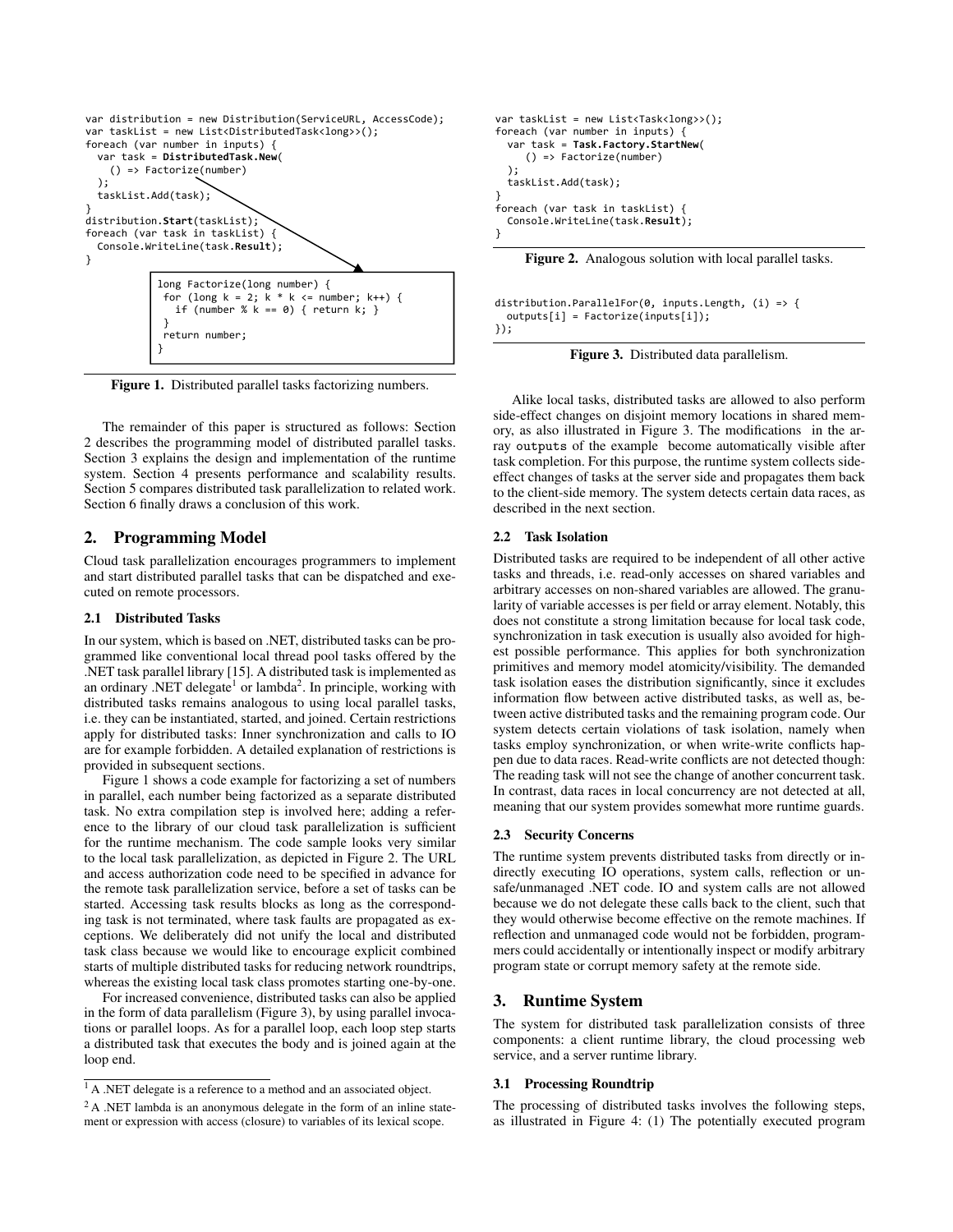

Figure 4. Distributed task runtime system.

code and accessible data of the invoked tasks are collected and serialized by the client side library at runtime. (2) The serialized code and data are shipped to our web service which represents the cloud processor resources. (3) The service distributes the tasks on server-side compute nodes, currently by launching a HPC cluster job consisting of a HPC task per input .NET task, i.e. by using the default task scheduling of the cluster. (4) The code and data are deserialized and instantiated by the server runtime library on each server compute node. (5) The remote tasks are executed on the compute nodes. (6) When terminated, the results and modified data of tasks are collected and serialized by the server runtime library. (7) The serialized data of task completion is sent back to the initiating client over the web service. (8) The updates are finally made effective in local memory of the client.

#### 3.2 Task Serialization

When tasks are started for distribution, the client runtime component serializes the necessary code and data in two phases by way of reflection.

In a first phase, a conservative context-insensitive code analysis determines all reachable program code. Starting from the task delegate, the transitive closure of potentially directly or indirectly invoked methods is calculated. Additionally, it records all potentially used classes and accessed fields within the reachable methods. The code of each visited method is examined to only contain supported instructions and calls according to the security constraints (the system triggers a runtime exception if the code cannot be distributed). The set of reachable methods and their intermediate language code is eventually serialized.

In a second phase, all potentially accessed task data is collected. For this purpose, the system generates a partial heap snapshot, being the graph of objects that are reachable via references from the task delegate, by only considering the references occurring in potentially accessed fields according to the preceding code analysis. For the collected objects, only the state of accessible fields needs to be serialized. Besides the object instances, the snapshot also includes static fields and constants that can be used by tasks. Because of the required task isolation, the runtime serialization delivers a consistent state without need of synchronization, i.e. the system never blocks other running threads. Due to the conservative analysis, the snapshot may, however, include data that is not effectively accessed by the tasks and therefore also not required to be isolated: the state of this data may be inconsistent though but it is also never accessed by the distributed tasks.

#### 3.3 Task Results

The server runtime component returns all necessary information of completed tasks, such as the task delegate result value, modifications on transmitted objects and static data (updates of fields and array elements), as well as, all reachable new objects that have been created by the remote task execution. The client in turn performs the in-place updates on arrival of the task completion information, i.e. modifications are applied to the corresponding objects and static fields of its input snapshot. We perform change detection by comparing the field and array element state before and after task execution. With this approach, the client runtime also detects certain data races, namely illegal write-write conflicts across distributed tasks.

## 3.4 Service Design

Task code (program metadata and intermediate language code) and data (object graph and static fields) are encoded in an own binary format to reduce client-to-service traffic as much as possible. The service functionality basically comprises two operations, one for starting a set of tasks and another for awaiting the termination of a set of tasks. To reduce network roundtrips, multiple tasks can be sent in one bunch, where the task instances can also share the same task code. To support secured network transmission, a HTTPS service binding can be used.

## 3.5 Limitations

Our system supports the essential language feature set for implementing algorithmic tasks (arrays, variables, control statements, elementary types, methods, objects). However, the present version also has some implementation restrictions: nested task starts are not supported, as this would involve rebalancing of distributed tasks across compute nodes in the backend. Moreover, some specific language features such as type polymorphism (inheritance, interfaces, delegates, exception catching), struct-types, ref/out parameters are currently not yet implemented within tasks - although there is no conceptual reason against it. The system detects unsupported features in distributed tasks and reports such by an exception.

## 4. Experimental Results

Distributed task parallelization is intended for running computingintensive tasks and/or a large amount of tasks, offering a high potential of parallelization.

#### 4.1 Measurement Setup

For an experimental evaluation of our current system version, a set of synthetic parallel problems have been implemented on the basis of distributed tasks and eventually run in an environment with a MS HPC computer cluster behind the cloud service. The cluster comprises 32 nodes with 12 Intel Xeon cores, 2.6 GHz each (of which we were allowed to use 100 cores for our experimental study). The client and web service each run on an Intel 2 Core, 2.9 GHz machine, with 100Mbit/sec bandwidth and 1ms network delay between client, service and the cluster. All measurements have been performed by using compiler-optimized 64-bit .NET program assemblies. For all runtime results, the minimum of three repeated runtimes is considered, to reduce negative influences of temporary network speed fluctuations.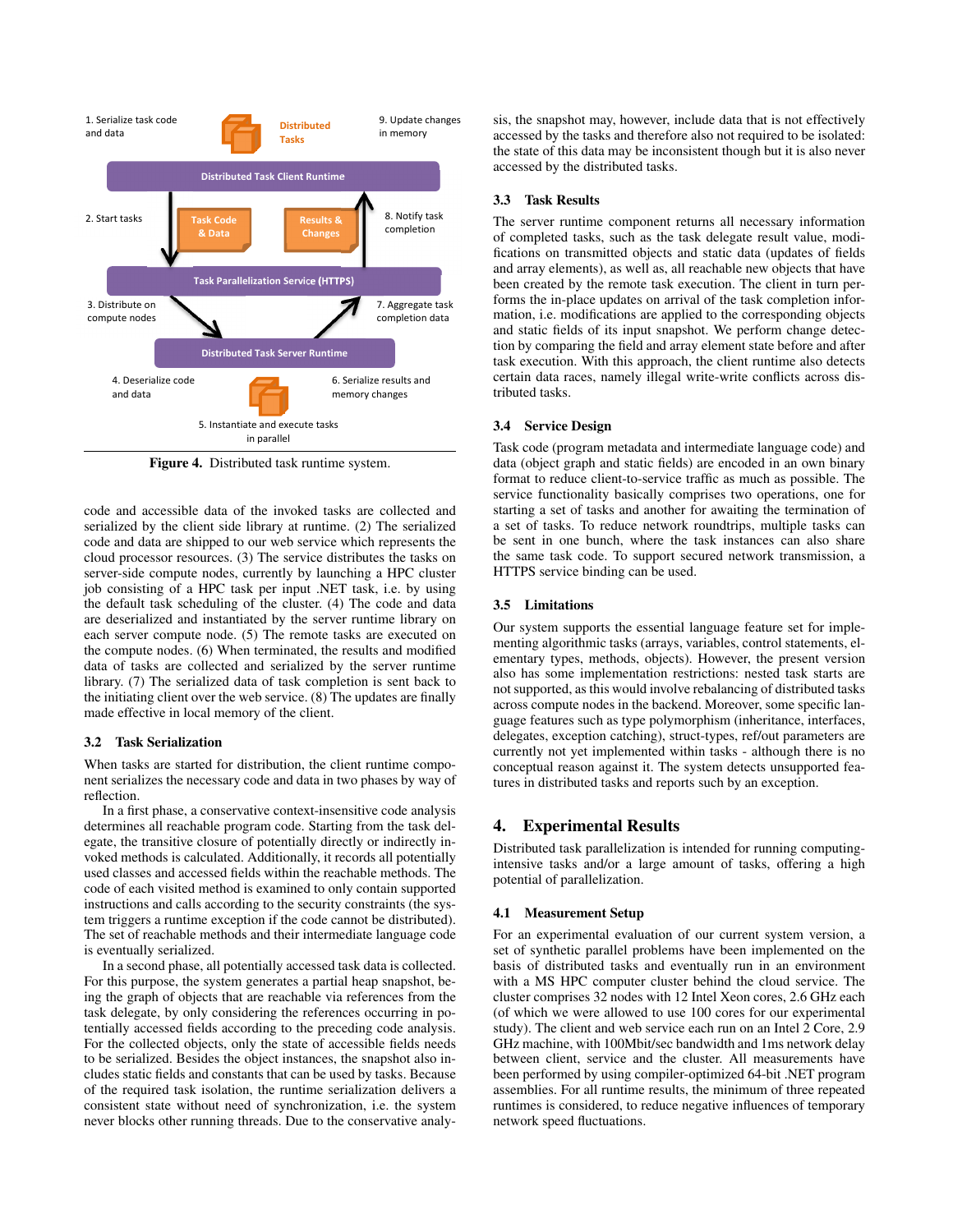

Figure 5. Performance scaling by number of tasks.



Figure 6. Performance scaling by number of cores.

#### 4.2 Performance Scalability

To study the performance scalability, we measure the runtime for a set of independent computation tasks. To start with a first scenario, we compute the factorization of a set of sample numbers, each composed of two larger prime factors. Each number is factorized independently in a parallel task. The comparison involves three processing approaches: (1) with distributed tasks, (2) with local tasks, and (3) sequential execution. Figure 5 shows the runtime in seconds depending on the amount of input numbers, which is equal to the number of parallel tasks. As expected, the parallel speedup of distributed tasks scales linearly with the number of tasks – in this scenario, each task runs on a separate instance of the 100 available cores. Naturally, local parallelization only offers a speedup of 2 on the two core client machine. Of course, the speedup also depends on the number of free cores available in the cluster. Figure 6 shows the necessary runtime in seconds for factorizing 100 numbers, by limiting the number of available cores in the cluster.

#### 4.3 Cost Breakdown

The runtimes for distributed task parallelization involve different performance cost factors, which vary from problem to problem: (1) the effective task execution time on the server side, (2) the network transfer time from the client over the service to the cluster, (3) the cluster dispatching costs, and (4) the accumulated effective overheads of our runtime mechanism, that is task serialization, deserialization, and change/result propagation. Table 1 depicts the breakdown of runtime costs in seconds for the factorization of 10 numbers, i.e. for 10 tasks. In this scenario, task execution represents the most significant part: this is the time where tasks are executed in parallel on the cluster. Network transfer constitutes the second most substantial portion. The remaining cost factors, including our own runtime mechanism, are relatively small.

#### 4.4 Performance Comparisons

For a more general performance comparison, we evaluate the runtimes for different problem cases: (1) Mandelbrot fractal compu-

| Runtime costs<br>(seconds) | Factorization<br>$(10 \text{ numbers})$ |  |
|----------------------------|-----------------------------------------|--|
| Node execution             | 18.4                                    |  |
| Network transfer           | 1.9                                     |  |
| Cluster dispatching        | 0.3                                     |  |
| Task serialization         | 0.3                                     |  |

Table 1. Runtime costs breakdown.

| Runtime<br>(seconds) | Mandelbrot<br>$(10000 \times 1000)$ | Primes Scanner<br>(range $10^7$ ) | <b>Knight Tours</b><br>$(6 \times 6 \text{ board})$ |
|----------------------|-------------------------------------|-----------------------------------|-----------------------------------------------------|
| Distributed          | 8.0                                 | 4.7                               | 120                                                 |
| Local parallel       | 20                                  | 9.2                               | 1100                                                |
| Sequential           |                                     | 19                                | 2200                                                |

Table 2. Performance comparison of parallel problems.

tation for a specified image size, as a representative of a parallel problem with a relatively high data amount compared to the task computation time. (2) Knight tours computation on a chess board of a specified size, as a representative for relatively long-running task computations. (3) Primes scanner counting primes in a specified number range, as a representative of relatively short-running tasks. Table 2 shows the runtimes in seconds, rounded to two significant figures, for the specified instances of these problems. We again compare distributed task parallelization (100 cores), local task parallelization (2 cores) and sequential execution. Once more, significant performance improvements can be achieved with the runtime support of distributed tasks.

#### 4.5 Result Discussion

As expected, the examples confirm that the runtime system is able to reach a high parallel speedup by the large amount of remote cores. However, the gain of parallelization needs to compensate the involved overheads, which are primarily the network transmission time, depending on the size of task serialization, the data bandwidth and network delay. Distributed task parallelization is therefore generally beneficial if a large amount of tasks is executed, tasks are running sufficiently long, or tasks entail relatively low data transfer.

## 5. Related Work

## 5.1 Distributed Data Parallelism

Microsoft DryadLINQ [22], built on the distributed runtime engine Dryad [13], has close relation to our system: It permits automatic distributed processing of .NET LINQ [19] queries on clusters. While this model is oriented on descriptive programming of distributed dataflows in terms of queries, our system promotes more imperative task or data parallelization. Therefore, our system also allows distributed tasks to perform side-effects or changes that are propagated to the client, while the only backflow in DryadLINQ evaluations are the query results. Side effects of delegates inside the queries of DryadLINQ are ignored.

MapReduce [8] and in particular, also the Hadoop MapReduce implementation<sup>3</sup>, are popular dataflow programming models for high-scale distributed parallelization. The integration in a client program is, however, less seamless than in our model: Data is to be explicitly passed to the map and reduce functions from files or serializeable key-value sets. This is different to the shared memory

<sup>3</sup> http://hadoop.apache.org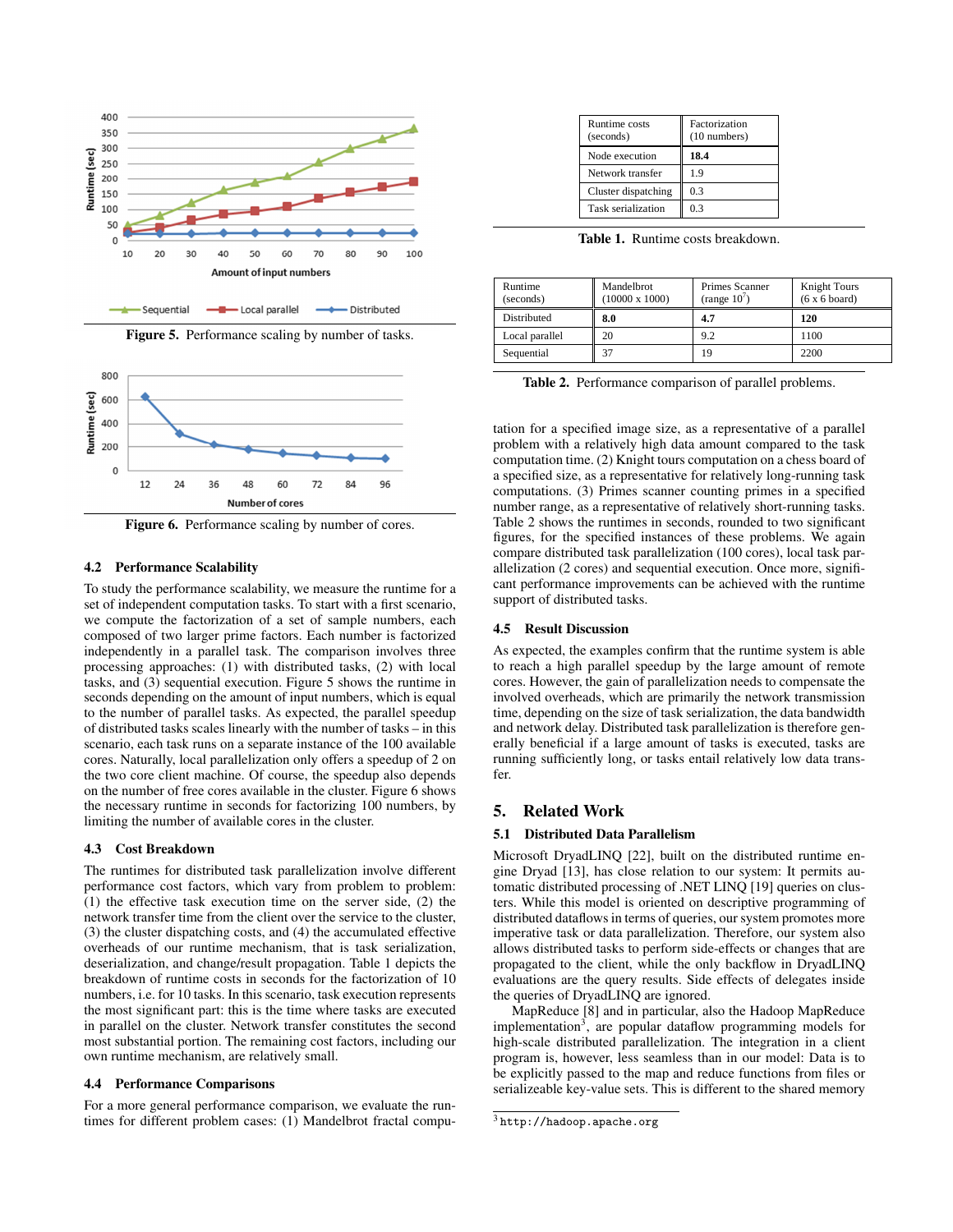illusion of our model, where the data of distributed tasks is automatically transmitted. MapReduce does also not directly incorporate a cloud approach where clients can easily offload their dataflows to a service. Though, such architecture can be designed around. Similarly, FlumeJava [5] and Cascading<sup>4</sup> realize distributed data parallelism in Java on top of Hadoop. In both systems, custom parallel processing operations cannot use shared memory.

Other grid computing systems such as Pegasus<sup>5</sup> and Swift [23] also facilitate DAG-like task workflow distribution on cloud computing resources but again with explicitly programmed data and task transmission. CIEL [20] supports powerful parallel task workflows with dynamic task spawning implemented in a specific language (Skywriting). Tasks can trigger batch commands, or invoke Java/.NET code in a less transparent way than our system: by denoting the class name and passing arguments and results.

## 5.2 Distributed Task Parallelism

Existing distributed thread/task programming frameworks, such as JPPF<sup>6</sup>, Hadoop, ProActive Parallel Suite<sup>7</sup> [12], the already mentioned CIEL Skywriting [20], Alchemi [17], Manjrasoft Aneka .NET Tasks<sup>8</sup>, and many others, make distribution significantly more visible than in our system: heap data from the client program is not automatically shared across distributed processes but must be passed as explicitly serializeable objects within task parameters and results, or has to be managed in specific grid heaps or distributed data collections. However, the focus of our system is on enabling mostly seamless and convenient task parallelization on remote processor resources.

#### 5.3 Message Passing Models

The Actor model [1, 11] facilitates inherent distribution of active instances (actors) across machines, because actors only interact via explicit message communication and do not share memory. This can even be applied on top of mainstream programming languages, by frameworks or libraries such as Akka<sup>9</sup>, MPI<sup>10</sup>, ProActive parallel suite [3], and many more. If applied within a conventional shared memory language, this indispensably provokes a semantic gap, since programmers need to think in a different paradigm than the native language and have to stick to particular conventions. For example, actor communication must not be bypassed by ordinary references.

#### 5.4 Distributed Shared Memory

Various systems have realized virtual shared memory on distributed computers, be it at the operating system level [10, 16] or at the runtime system of a programming language [2, 14, 24]. While this can establish automatic distribution of an entire program, our system employs distribution only selectively for task parallelization. Moreover, we provide the distribution as a service for use by a possibly open group of clients.

#### 5.5 Modular Distribution

Transparent distribution can be enabled for modular systems, by configuring a flexible deployment of the modules across machines and letting the runtime system transmit the inter-module calls. The R-OSGi [21] middleware distributes the modules of a Java program

<sup>7</sup> http://proactive.activeeon.com

(based on the OSGi framework) across systems, by automatically replacing method calls by remote invocations. While it allows flexible and mostly seamless distribution, it is not designed for enabling massive remote parallelization, e.g. on a cluster.

## 5.6 Offloading in the Cloud

Dynamic code offloading to the cloud gains increasing popularity in the research area of mobile computing [6, 7, 9]. MAUI [7] is a .NET-implementation, in which distributable methods need to be explicitly marked by an attribute. CloneCloud [6] goes further and employs static analysis and dynamic profiling for code partitioning instead of explicit information. The primary motivation of this research area is to reduce execution and power on mobile devices and not necessarily to increase parallel speedups. Stack-on-demand execution [18] realizes transparent task distribution in Java by partial thread migration across machines. The offloading is very finegranular, i.e. procedure activation frames are transferred as needed and objects are fetched from target side on demand. The design somewhat differs to our goal of massive parallelization: We dispatch an entire set of tasks in one roundtrip, requiring the runtime system to collect all necessary code and data in advance, without suspending the program. Moreover, our system allows distributed tasks to modify disjoint fields and array elements even on the same object, and also detects distributed write-write data races.

## 5.7 Consistency Models

The work on cloud types with revision diagrams [4] proposes a more relaxed model of dealing with shared mutual state in concurrent and distributed systems on the basis of eventual consistency. This is no option in our system, as it ought to fulfill the standard .NET programming model, where unsynchronized read-write, write-read, and write-write accesses are low-level data races, i.e. programming errors. Introducing new types with a different consistency model would have sacrificed the transparent move from local to distributed parallel programming. While data races are not detected in .NET as well as in other mainstream programming languages (resulting in undefined behavior), our system goes beyond this by reporting at least write-write data races.

## 6. Discussions and Conclusions

The presented runtime system enables seamless distributed task parallelization with the illusion of shared memory. While the programming model remains principally identical to working with local parallel tasks, the runtime engine automatically dispatches tasks over a service onto remote processor resources in the cloud. In contrast to other less seamless systems, this liberates developers from any distribution-specific programming artefacts, such as developing explicit remote code, realizing explicit communication, implementing any serialization, or wrapping/marking/attributing code or data for distribution-awareness.

Of course, distributed task parallelization is not appropriate for all classes of parallel problems. It is rather designed for computingintensive tasks or a large amount of tasks, where it can achieve very high speedups. Thereby, the total task execution time has to be significantly larger than the network-dependent transmission time of task data between the client and the service.

We see a high potential if programmers can use "parallelizationas-a-service" in a way that is as simple and convenient as our task parallelization in the cloud.

Certainly, there is room for various improvements that we would like to address in future: (1) The runtime system could be enhanced to support more features, especially nested task starts, task chaining, task canceling, as well as, remote monitoring and debugging. (2) It could be investigated on alleviating task isolation by permit-

<sup>4</sup> http://cascading.org

<sup>5</sup> http://pegasus.isi.edu/

 $6$ http://jppf.org

<sup>8</sup> http://www.manjrasoft.com

<sup>9</sup> http://akka.io

<sup>10</sup> http://www.mpi-forum.org